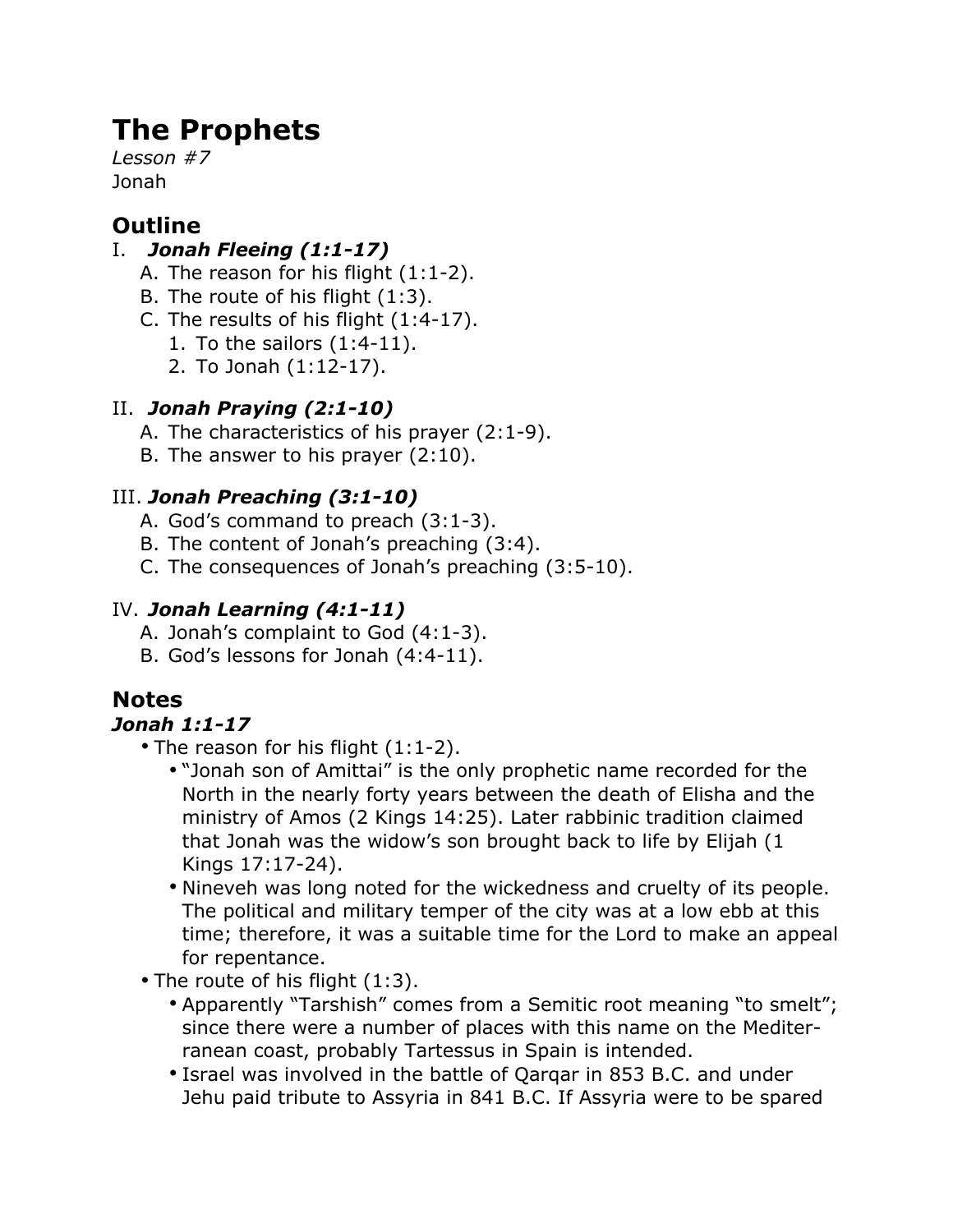now, it could only be that the doom pronounced at Horeb to Elijah (1 Kings 19:15-18) should go into full effect.

- The results of his flight (1:4-17).
	- To the sailors (1:4-11).
		- Wind and storm are ministers of God, sent by Him to accomplish His purpose (cf. Psalm 104:4).
		- The ship was about to be broken up and smashed to pieces in the storm. This need not be considered a miracle, but rather an act of God; for severe storms are not uncommon on the Mediterranean Sea.
		- After the struggle within him and the decision to flee, the prophet was no doubt mentally and physically exhausted. Relaxation following the strain may account for the prophet's ability to sleep in the middle of the storm.
		- Though one could criticize Jonah for fleeing from the divinely given task, one cannot help admiring him for the honesty, boldness and the courage of his confession. However, his confession was in stark contrast to his actions.
	- To Jonah (1:12-17).
		- Like Jonah, Jesus was willing to be sacrificed for the sake of others; but unlike Jonah, who had brought the present storm on them by running from God, Jesus came to calm the storm brought on by those whom He came to save.
		- Even the disobedience and flight of His prophet became a means in the hands of God to glorify Himself. God makes even the wrath of men praise Him!
		- The miracle is not that a fish was present, but that Jonah survived the ordeal of the "three days and three nights" in the stomach of the creature, living to carry out the purpose of God. Clearly, the term "three days and three nights" is intended as an approximation, not a precise period of seventy-two hours. The use by Jesus (Matthew 12:40) should almost certainly be understood in the same way.

#### *Jonah 2:1-10*

- The characteristics of his prayer (2:1-9).
	- "From the belly of hell" is literally "from the belly of Sheol." Sheol is often no more than a synonym for the grave; Jonah was not saying, however, that he thought he was buried but that he had gone to join the dead.
	- Both repentance and hope are expressed in vs. 4. He was cast out from before God's eyes. The prophet could not endure this, so it brought him to repentance. The fact that he was alive in the belly of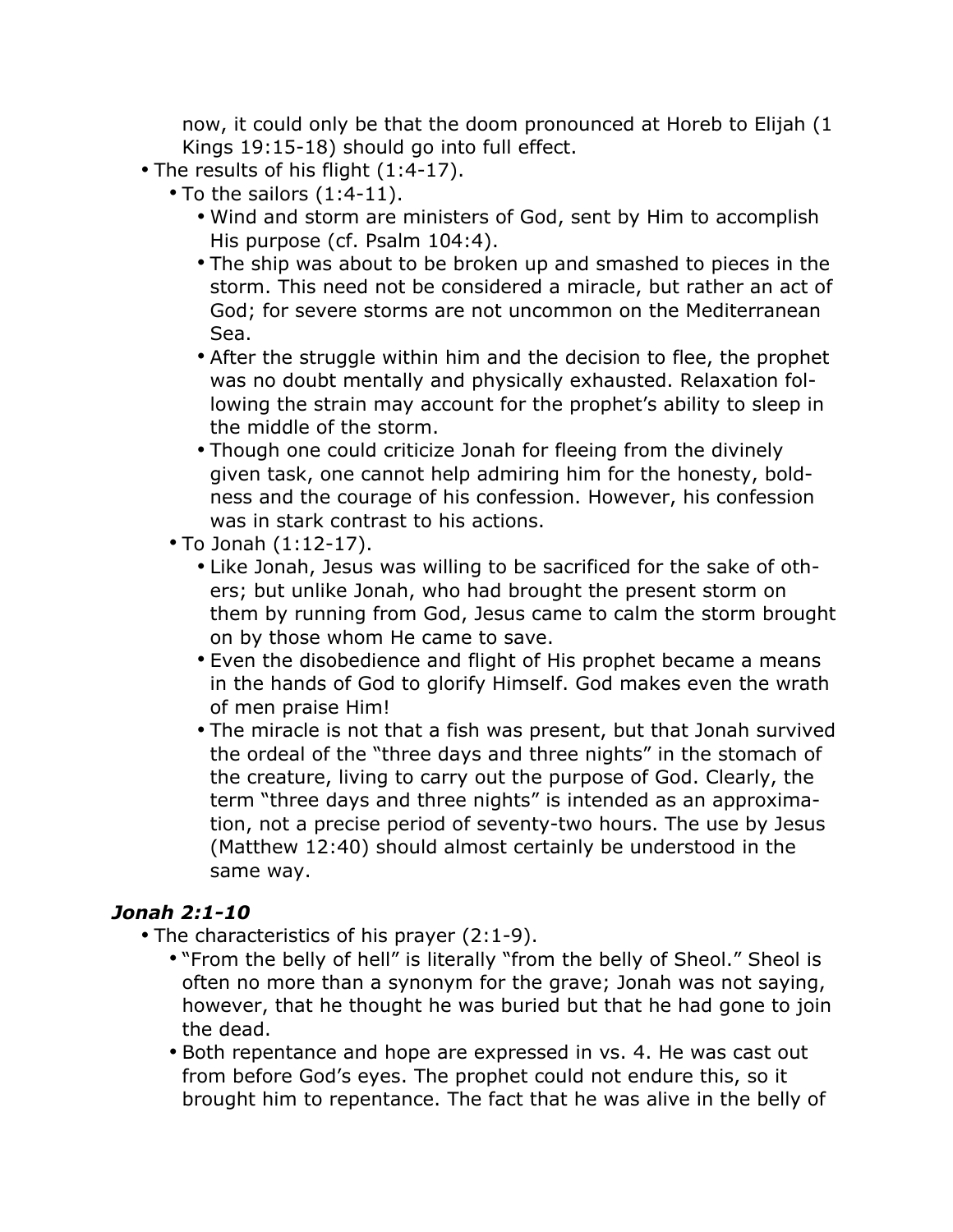the fish assured him that he would look again toward the holy temple of God's presence.

- One can only image the incredible discomfort and terrifying experience of those three days! Because he was entrapped, there was no hope of return apart from a divine intervention. Jonah had followed his own way instead of God's and had come to a sad end.
- The answer to his prayer (2:10).
	- The only source of salvation is God, and the prophet had learned this the hard way. We are left to wonder about many particulars of Jonah's rescue from the great fish.
	- The literal Hebrew reads, "And the Lord spoke to the fish." Unlike the prophet, the fish responded promptly, as soon as it knew God's will.

### *Jonah 3:1-10*

- God's command to preach (3:1-3).
	- There was no protest and no mention of Jonah's former call by God and flight. The Lord passes over this in gracious silence; the prophet had learned his lesson, and with this God is satisfied.
	- Although there are numerous explanations of the phrase "three days' journey," it seems to best to think that the reference is to Nineveh itself, to the seven or eight miles of its circumference. This would mean that it would take the prophet three days to complete his mission, going from section to section where the crowds would be found, and preaching to them as they would gather about him.
- The content of Jonah's preaching (3:4).
	- On the first day, Jonah proclaimed his message. There may well have been something about Jonah, his bearing or his dress as he strode toward the center of the city, looking neither to the right nor to the left, that drew many after him.
	- When he stood and shouted, "Yet forty days, and Nineveh shall be overthrown," the news spread like wildfire. The credibility of the message was underscored by the fact that at the time Assyria stood in considerable danger from its northern neighbors. However, the word of the Lord worked the miracle, not Jonah or his commentary.
	- If the nation would listen to God and repent, God would repent of the evil He had determined against it (cf. Jeremiah 18:7-10).
- The consequences of Jonah's preaching (3:5-10).
	- The man who had been in "Sheol" and had been raised as it were from the dead would be a tremendous "sign." The people not only believed God, but the greatest to the least of them demonstrated that belief by clothing themselves in sackcloth as a symbol of grief and penitence.